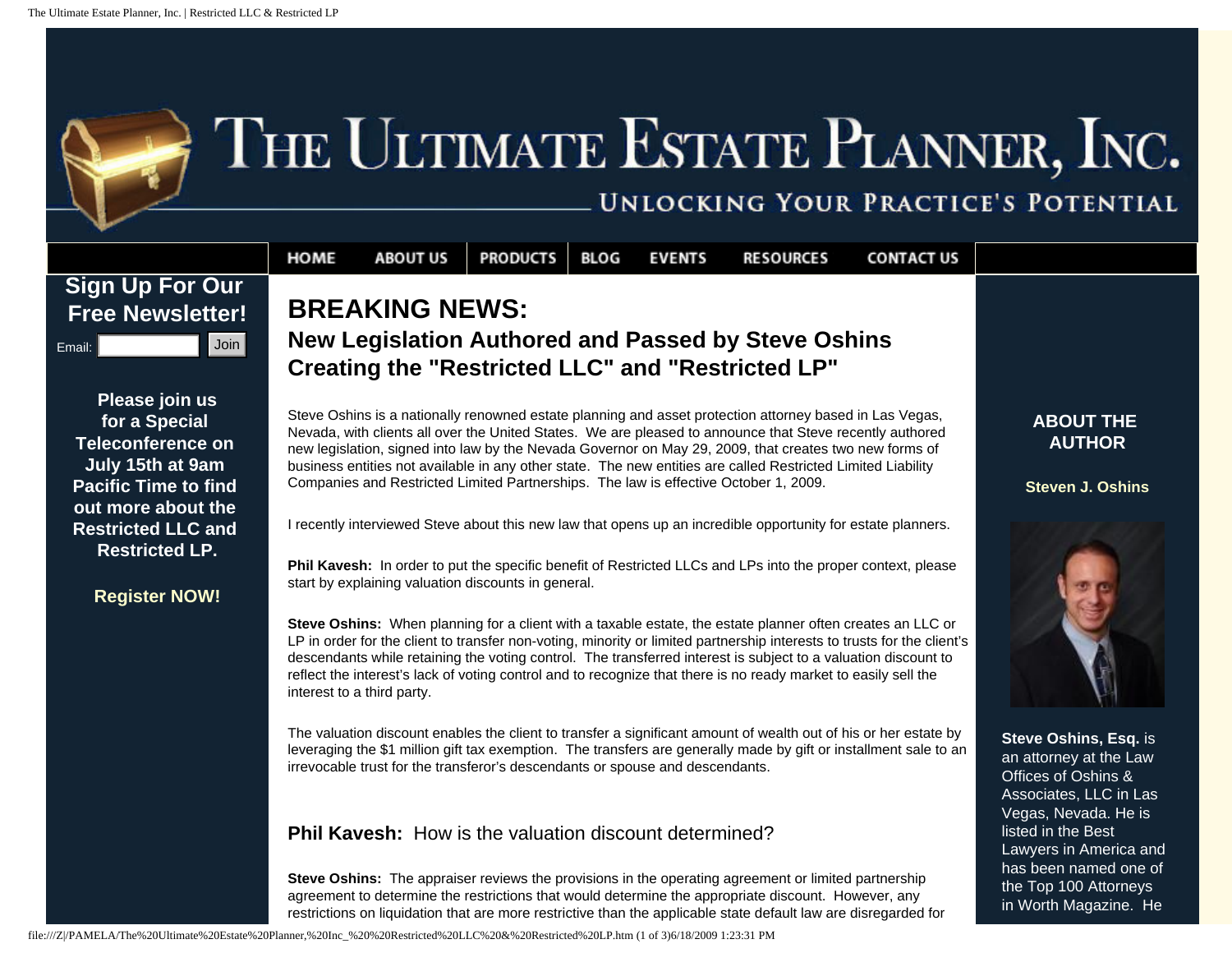valuation purposes and the applicable state default law is substituted in place of any such provisions, thus reducing the valuation discount. This happens pursuant to IRC §2704(b) and the Treasury Regulations related thereto.

**Phil Kavesh:** What does the Restricted LLC and Restricted LP law that you wrote do to increase the valuation discount?

**Steve Oshins:** My idea was to raise the valuation discount ceiling by increasing the applicable state law restriction in order to create a much higher ceiling with which the estate planners can design their LLC and LPs. I did this by drafting a Nevada statute creating a lock-up of all of the entity's assets for a ten-year period.

Keep in mind that this only creates a default provision. The draftsman can instead choose to lock the assets up for five years, three years, one year or whatever other period of time the draftsman selects as long as it doesn't exceed ten years. Alternatively, the draftsman might choose to restrict distributions except for any income or except for a certain percent of the value of the underlying assets or of enough to pay the members' income tax liability or whatever other creative drafting decision suits the client's needs.

**Phil Kavesh:** How much larger are the valuation discounts that you can now get for your client using this new law?

**Steve Oshins:** This depends upon how restrictive the operating agreement or limited partnership agreement is drafted. If it fully utilizes the ten-year lock-up provision, the additional valuation discount is huge.

In order to have some real data, I posed some hypothetical scenarios to two different business valuation appraisers. In one of the hypothetical scenarios, my question was how much larger the valuation discount would be if the draftsman fully utilized the ten-year lock-up provision. One appraiser estimated a range of an additional 10% to 30%+. The other appraiser estimated a range of an additional 15% to 35%.

This is the ADDITIONAL discount, so if the valuation discount would have been 35%, then my new law would allow for a valuation discount of between 45% and 70%. Both appraisers specified that the actual additional discount would depend upon many factors including the underlying assets in the Restricted LLC or LP.

**Phil Kavesh:** Do you think other states will follow suit and enact similar Restricted LLC and Restricted LP statutes?

**Steve Oshins:** I expect certain, more proactive states to immediately move forward with Restricted LLC and LP statutes. They'll have to do so in order to stop Nevada from having a monopoly on all valuation discount transfers. It will be interesting to see how the other states react to this over the next few years.

© 2009 The Ultimate Estate Planner, Inc.

can be reached at (702) 341-6000, Ext. 2 or [soshins@oshins.com](mailto:soshins@oshins.com).

His website is [http://](http://www.oshins.com/) [www.oshins.com/](http://www.oshins.com/)